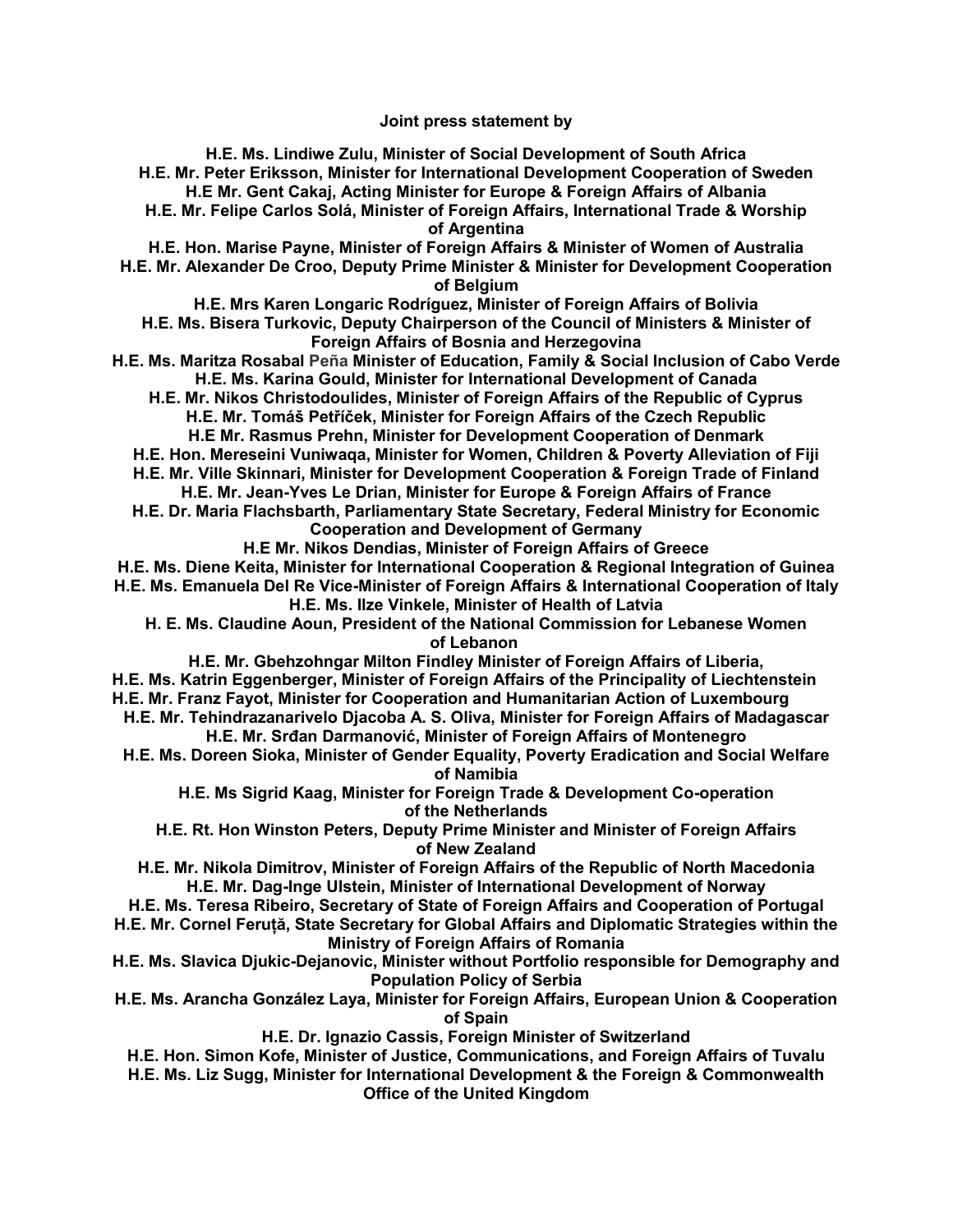## **and the governments of Armenia, Austria, Bulgaria, Costa Rica, Croatia, Ecuador, Estonia, Georgia, Iceland, Ireland, Japan, Lithuania, Mexico, Moldova, Peru, Republic of Korea, Slovenia, Tunisia, Ukraine and Uruguay.**

## *Protecting Sexual and Reproductive Health and Rights and Promoting Genderresponsiveness in the COVID-19 crisis*

We, the Ministers of South Africa, Sweden, Argentina, Australia, Albania, Belgium, Bolivia, Bosnia-Herzegovina, Cabo Verde, Canada, Cyprus, Czech Republic, Denmark, Finland, Fiji, France, Germany, Greece, Guinea, Italy, Latvia, Lebanon, Liberia, Liechtenstein, Luxembourg, Madagascar, Montenegro, Netherlands, North Macedonia, Namibia, New Zealand, Norway, Portugal, Romania, Serbia, Spain, Switzerland, Tuvalu and the United Kingdom, are honored to issue this joint statement on behalf of the people and governments of 59 countries: Albania, Argentina, Armenia, Australia, Austria, Belgium, Bolivia, Bosnia-Herzegovina, Bulgaria, Canada, Cabo Verde, Costa Rica, Croatia, Cyprus, Czech Republic, Denmark, Ecuador, Estonia, Fiji, Finland, France, Georgia, Germany, Greece, Guinea, Ireland, Iceland, Italy, Japan, Latvia, Lebanon, Liberia, Liechtenstein, Lithuania, Luxembourg, Madagascar, Mexico, Moldova, Montenegro, Namibia, Netherlands, North Macedonia, New Zealand, Norway, Peru, Portugal, Republic of Korea, Romania, Serbia, South Africa, Slovenia, Spain, Sweden, Switzerland, Tunisia, Tuvalu, United Kingdom, Ukraine and Uruguay.

Humanity is confronted with the unprecedented threat of COVID-19. Around the world, the pandemic is having a devastating impact on health systems, economies and the lives, livelihood and wellbeing of all, particularly older people. Responding effectively to this fast-growing pandemic requires solidarity and cooperation among all governments, scientists, civil society actors and the private sector.

COVID-19 affects women and men differently. The pandemic makes existing inequalities for women and girls, as well as discrimination of other marginalized groups such as persons with disabilities and those in extreme poverty worse and risk impeding the realization of human rights for women and girls. Participation, protection and potential of all women and girls must be at the center of response efforts. These efforts must be gender-responsive and consider different impacts surrounding detection, diagnosis and access to treatment for all women and men.

The restrictive measures designed to limit the spread of the virus around the world, increase the risk of domestic violence, including intimate partner violence. As health and social protection as well as legal systems that protect all women and girls under normal circumstances are weakened or under pressure by the COVID-19, specific measures should be implemented to prevent violence against women and girls. The emergency responses should ensure that all women and girls who are refugees, migrants or internally displaced are protected. Sexual and reproductive health needs, including psychosocial support services, and protection from gender-based violence, must be prioritized to ensure continuity. We must also assume responsibility for social protection and ensure adolescent health, rights and wellbeing during schools closedown. Any restrictions to the enjoyment of human rights should be prescribed by law, and in accordance with international law and rigorously assessed.

We support the active participation and leadership of women and girls at all levels of decision-making, including at community level, through their networks and organizations, to ensure efforts and response are gender-responsive and will not further discriminate and exclude those most at risk.

It is crucial that leaders recognize the central role of Universal Health Coverage (UHC) in health emergencies and the need for robust health systems to save lives. In this context, sexual health services are essential. We recommit to the immediate implementation of the UHC political declaration by all. Funding sexual and reproductive health and rights should remain a priority to avoid a rise in maternal and newborn mortality, increased unmet need for contraception, and an increased number of unsafe abortions and sexually transmitted infections.